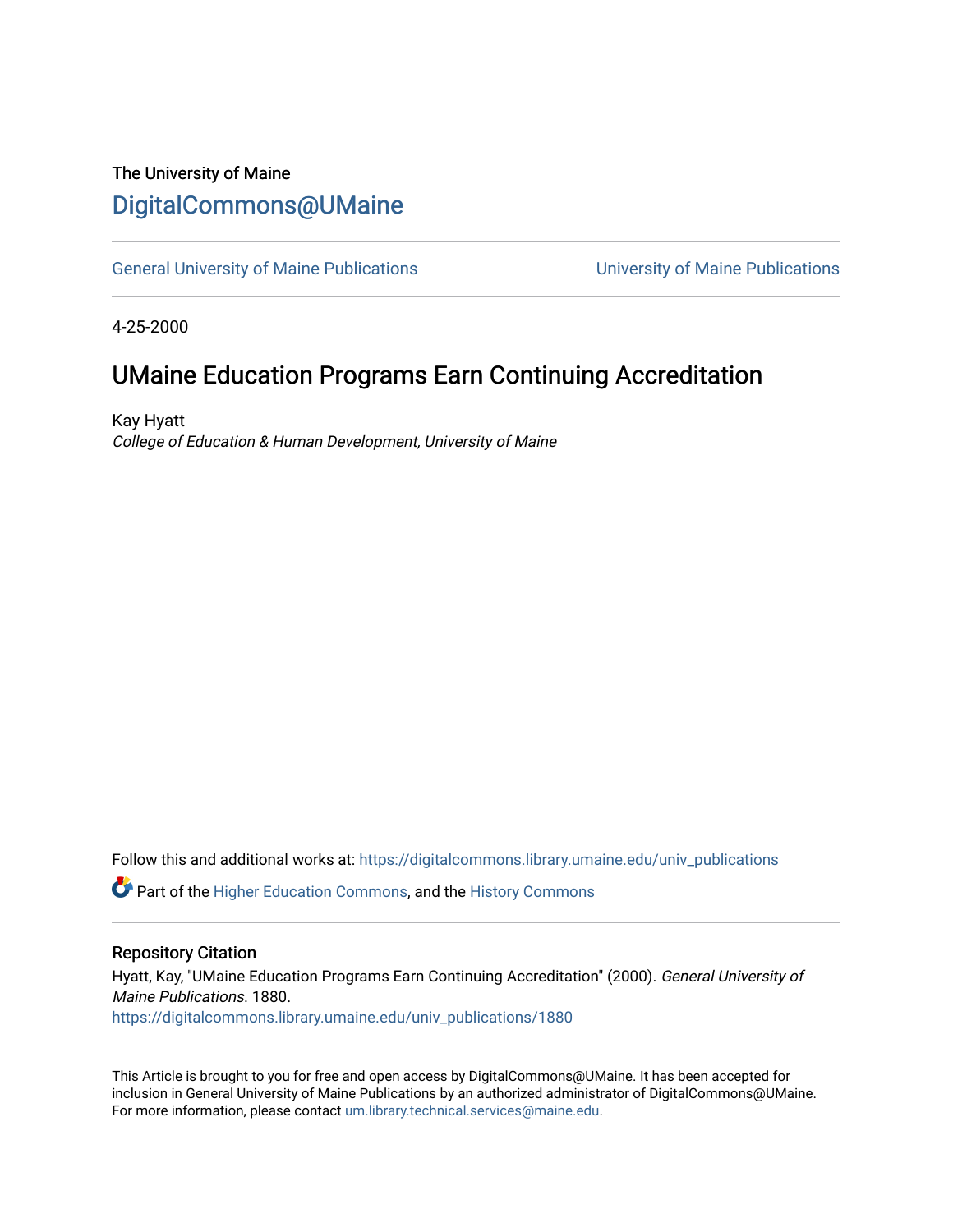# COLLEGE OF EDUCATION **& HUMAN DEVELOPMENT**

**Selected News Releases** 

## **UMaine Education Programs Earn Continuing Accreditation**

ORONO, Maine -- The University of Maine's professional teacher programs have received full, five-year continuing approval from the National Council for Accreditation of Teacher Education and the State Board of Education. The unconditional reaccreditation of the College of Education and Human Development's undergraduate and graduate programs documents that it is meeting the highest standards ensuring that subject matter content and how to teach it is a priority.

"Overall, the visiting team found a vibrant and vital teacher education unit proactively headed in the right direction," says College Dean Robert Cobb. "The accreditation process is an essential quality control measure that keeps us constantly vigilant."

The intensive review was conducted in November by a joint team of state and national educational leaders, specialists and policymakers, who issued their report earlier this month.

In addition to the cost efficiency of a dual national/state accreditation visit, such a partnership more closely links Maine to the national standards and initial teacher certification system, according to Cobb.

"Our graduates are eligible for Maine teaching certification, but NCATE accreditation makes a big difference in how they are received when applying for positions in other states," Cobb explains. "NCATE approval is validation that our programs are first rate and our graduates are well prepared to both teach and meet performance-based standards."

The report highlights the College's collaboration, quality and leadership in a period of unprecedented educational reform and intense scrutiny of the nation's K-12 schools and educators. The examiners state that the College maintains a systematic and rigorous admission process in both its initial and advanced programs and recruits and retains students who have the potential for success in their chosen professional roles. "Students progress through a course of study beginning with the general education (liberal arts) core and culminating with focused concentration at upper level courses in their area of specialization," the reviewers write. "The sequence is appropriate to the development of a strong grounding in content."

Among its observations, the visiting team notes that the College has significantly revised its undergraduate and Master of Arts in Teaching programs and established a strong, evolving Professional Development Network with area schools to share in the preparation and on-going development of teachers. The examiners report that "conversations with faculty and school-based personnel offer credible evidence of continued, intensive and beneficial involvement of teacher preparation faculty in on-site Professional Development Network activities. "